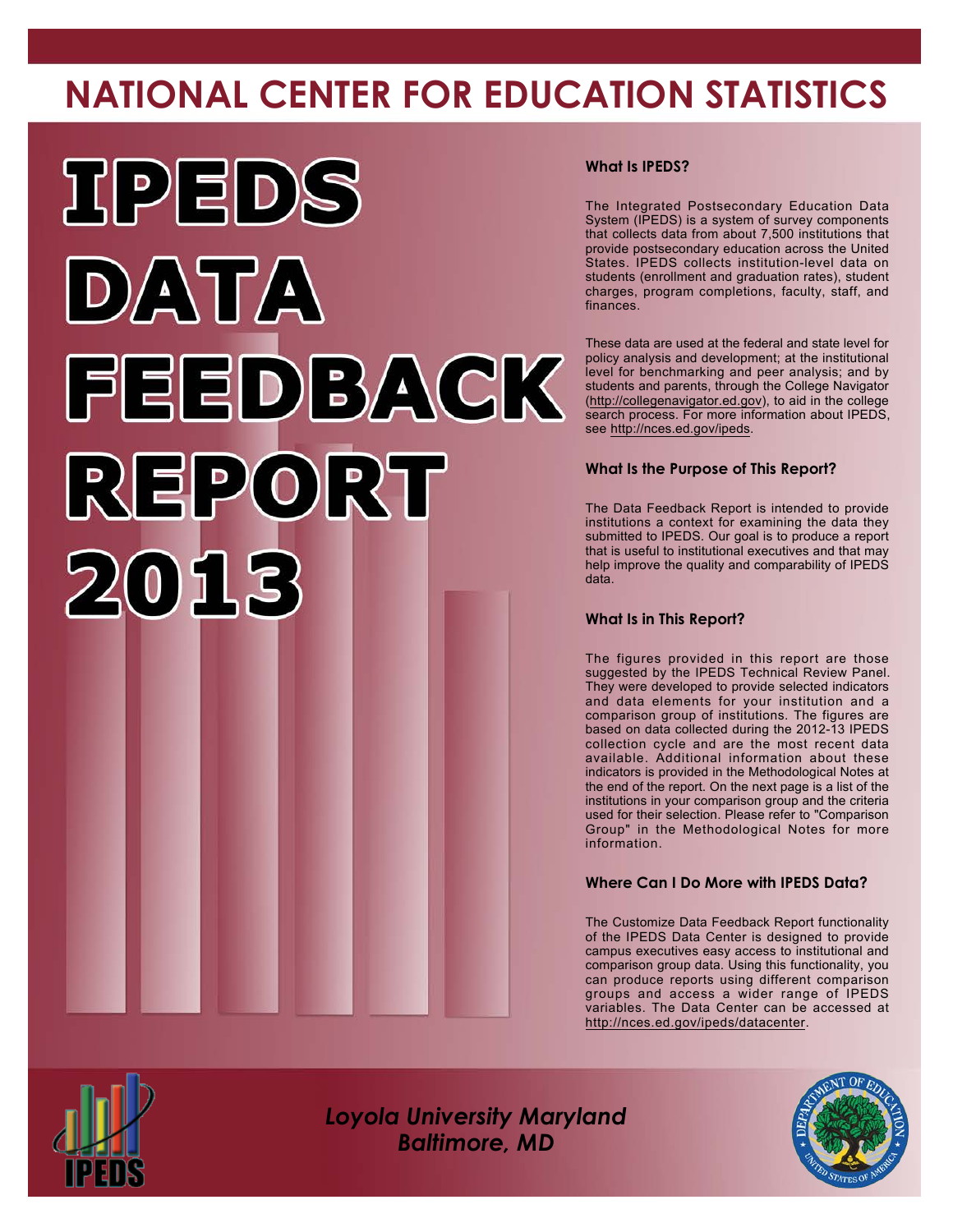#### **COMPARISON GROUP**

Comparison group data are included to provide a context for interpreting your institution's statistics. If your institution did not define a Custom Comparison Group for this report by July 15, NCES selected a comparison group for you. (In this case, the characteristics used to define the comparison group appears below.) The Customize DFR functionality on the IPEDS Data Center [\(http://nces.ed.gov/ipeds/datacenter/\)](http://nces.ed.gov/ipeds/datacenter/) can be used to reproduce the figures in this report using different peer groups.

The custom comparison group chosen by Loyola University Maryland includes the following 9 institutions:

- Creighton University (Omaha, NE)
- Fairfield University (Fairfield, CT)
- Gonzaga University (Spokane, WA)
- Loyola Marymount University (Los Angeles, CA)
- Providence College (Providence, RI)
- Saint Joseph's University (Philadelphia, PA)
- Santa Clara University (Santa Clara, CA)
- Villanova University (Villanova, PA)
- Xavier University (Cincinnati, OH)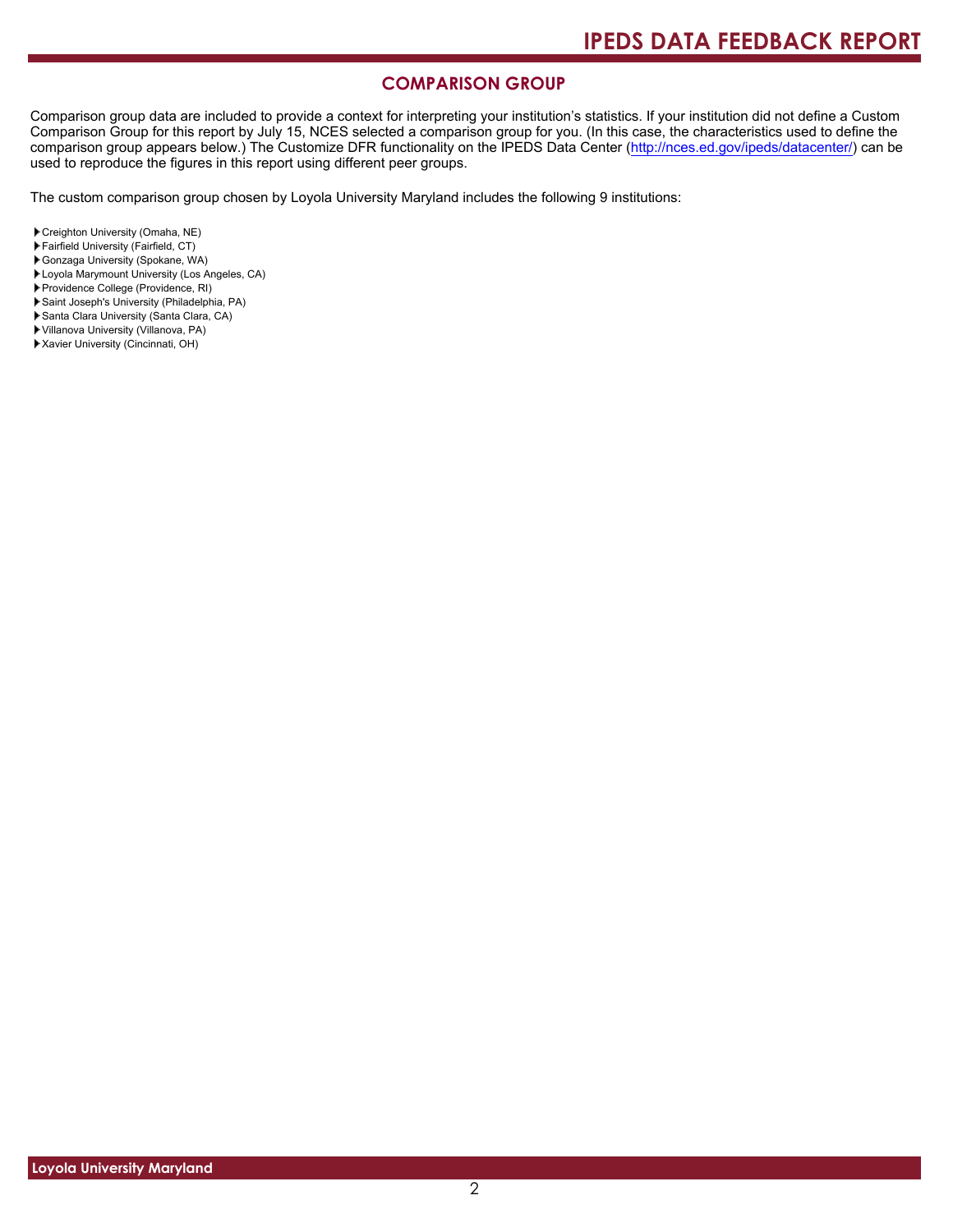



NOTE: For more information about disaggregation of data by race and ethnicity, please see the Methodological Notes at the end of this report. Median values for the comparison group will not add to 100 percent. See "Use of Median Values for Comparison Group" in the Methodological Notes at the end of this report for how median values are determined. N is the number of institutions in the comparison group.

SOURCE: U.S. Department of Education, National Center for Education Statistics, Integrated Postsecondary Education Data System (IPEDS): Spring 2013, Fall Enrollment component.

#### **Figure 2. Unduplicated 12-month headcount of all students and of undergraduate students (2011-12), total FTE enrollment (2011-12), and full- and part-time fall enrollment (Fall 2012)**



NOTE: For details on calculating full-time equivalent (FTE) enrollment, see Calculating FTE in the Methodological Notes at the end of this report. Total headcount, FTE, and fulland part-time fall enrollment include both undergraduate and postbaccalaureate students, when applicable. N is the number of institutions in the comparison group. SOURCE: U.S. Department of Education, National Center for Education Statistics, Integrated Postsecondary Education Data System (IPEDS): Fall 2012, 12-month Enrollment component and Spring 2013, Fall Enrollment component.

#### **Figure 3. Number of degrees awarded, by level: 2011-12**



NOTE: For additional information about postbaccalaureate degree levels, see the Methodology Notes. N is the number of institutions in the comparison group. SOURCE: U.S. Department of Education, National Center for Education Statistics, Integrated Postsecondary Education Data System (IPEDS): Fall 2012, Completions component.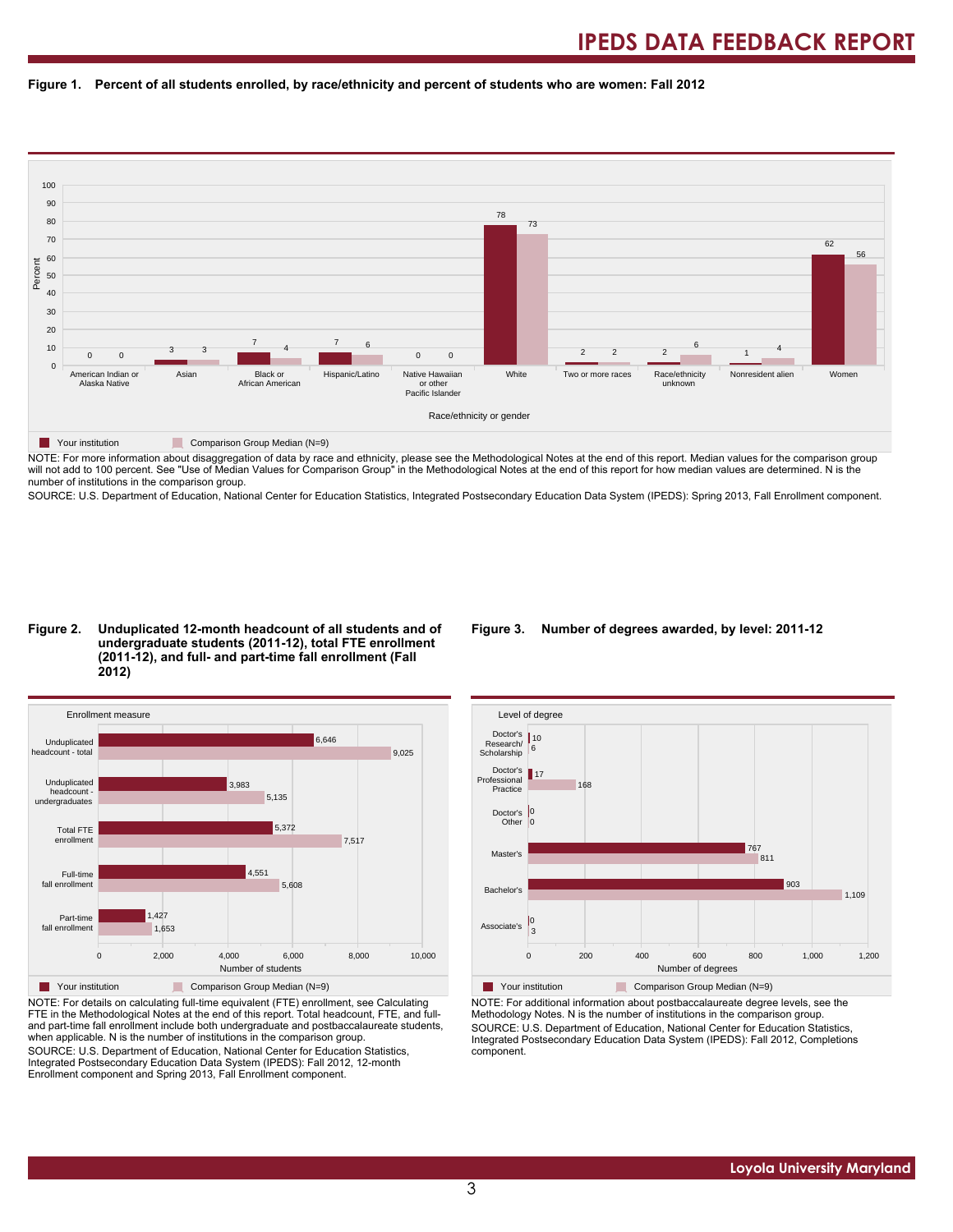**Figure 4. Academic year tuition and required fees for full-time, first-time, degree/certificate-seeking undergraduates: 2009-10--2012-13**



NOTE: The tuition and required fees shown here are the lowest reported from the categories of in-district, in-state, and out-of-state. N is the number of institutions in the comparison group.

SOURCE: U.S. Department of Education, National Center for Education Statistics, Integrated Postsecondary Education Data System (IPEDS): Fall 2012, Institutional Characteristics component.





**Figure 5. Average net price of attendance for full-time, first-time,**

NOTE: Average net price is for full-time, first-time, degree/certificate-seeking undergraduate students and is generated by subtracting the average amount of federal, state/local government, and institutional grant and scholarship aid from the total cost of attendance. For public institutions, this includes only students who paid the in-state or indistrict tuition rate. Total cost of attendance is the sum of published tuition and required fees, books and supplies, and the average room and board and other expenses. For more information, see the Methodological Notes at the end of this report. N is the number of institutions in the comparison group.

SOURCE: U.S. Department of Education, National Center for Education Statistics, Integrated Postsecondary Education Data System (IPEDS): Fall 2012, Institutional Characteristics component; Winter 2012-13, Student Financial Aid component.

#### **undergraduate students who received grant or scholarship aid from the federal government, state/local government, or the institution, or loans, by type of aid: 2011-12**



NOTE: Any grant aid above includes grant or scholarship aid from the federal government, state/local government, or the institution. Federal grants includes Pell grants and other federal grants. Any loans includes federal loans and other loans to students. For details on how students are counted for financial aid reporting, see Cohort Determination in the Methodological Notes at the end of this report. N is the number of institutions in the comparison group.

SOURCE: U.S. Department of Education, National Center for Education Statistics, Integrated Postsecondary Education Data System (IPEDS): Winter 2012-13, Student Financial Aid component.

#### **Figure 7. Average amounts of grant or scholarship aid from the federal government, state/local government, or the institution, or loans received, by full-time, first-time degree/certificate-seeking undergraduate students, by type of aid: 2011-12**



NOTE: Any grant aid above includes grant or scholarship aid from the federal government, state/local government, or the institution. Federal grants includes Pell grants and other federal grants. Any loans includes federal loans and other loans to students. Average amounts of aid were calculated by dividing the total aid awarded by the total number of recipients in each institution. N is the number of institutions in the comparison group. SOURCE: U.S. Department of Education, National Center for Education Statistics, Integrated Postsecondary Education Data System (IPEDS): Winter 2012-13, Student Financial Aid component.

# **Figure 6. Percent of full-time, first-time degree/certificate-seeking**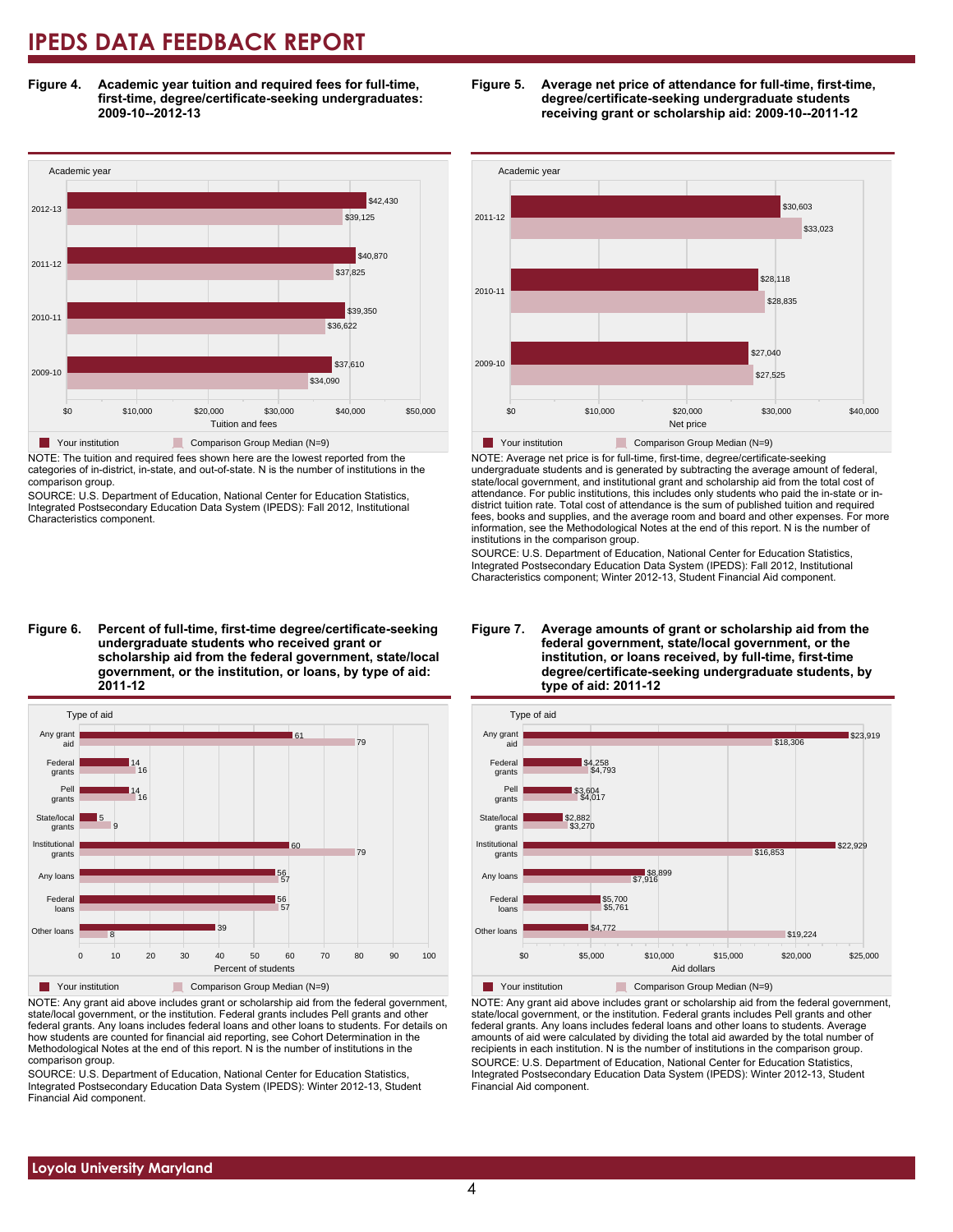**Figure 8. Percent of all undergraduates receiving aid by type of aid: 2011-12**

**Figure 9. Average amount of aid received by all undergraduates, by type of aid: 2011-12**



NOTE: Any grant aid above includes grant or scholarship aid from the federal government, state/local government, the institution, or other sources. Federal loans includes only federal loans to students. N is the number of institutions in the comparison group. SOURCE: U.S. Department of Education, National Center for Education Statistics, Integrated Postsecondary Education Data System (IPEDS): Winter 2012-13, Student Financial Aid component.



NOTE: Any grant aid above includes grant or scholarship aid from the federal government, state/local government, the institution, or other sources. Federal loans includes federal loans to students. Average amounts of aid were calculated by dividing the total aid awarded by the total number of recipients in each institution. N is the number of institutions in the comparison group.

SOURCE: U.S. Department of Education, National Center for Education Statistics, Integrated Postsecondary Education Data System (IPEDS): Winter 2012-13, Student Financial Aid component.

#### **Figure 10. Graduation rate and transfer-out rate (2006 cohort); graduation rate cohort as a percent of total entering students and retention rates of first-time students (Fall 2012)**



NOTE: Graduation rate cohort includes all full-time, first-time, degree/certificate-seeking undergraduate students. Entering class includes all students coming to the institution for the first time. Only institutions with a mission to prepare students to transfer are required to report transfers out. Graduation and transfer-out rates are the Student Right-to-Know rates. Retention rates are measured from the fall of first enrollment to the following fall. 4 yr institutions report retention rates for students seeking a bachelor's degree. Median values for the comparison group will not add to 100 percent. N is the number of institutions in the comparison group. Medians are not reported for comparison groups with less than three values.

SOURCE: U.S. Department of Education, National Center for Education Statistics, Integrated Postsecondary Education Data System (IPEDS): Spring 2013, Graduation Rates component and Fall Enrollment component.

#### **Figure 11. Bachelor's degree graduation rates of full-time, first-time, degree/certificate-seeking undergraduates within 4 years, 6 years, and 8 years: 2004 cohort**



NOTE: The 6-year graduation rate is the Student Right-to-Know (SRK) rate; the 4- and 8 year rates are calculated using the same methodology. For more information see the Methodological Notes at the end of the report. N is the number of institutions in the comparison group.

SOURCE: U.S. Department of Education, National Center for Education Statistics, Integrated Postsecondary Education Data System (IPEDS): Spring 2013, 200% Graduation Rates component.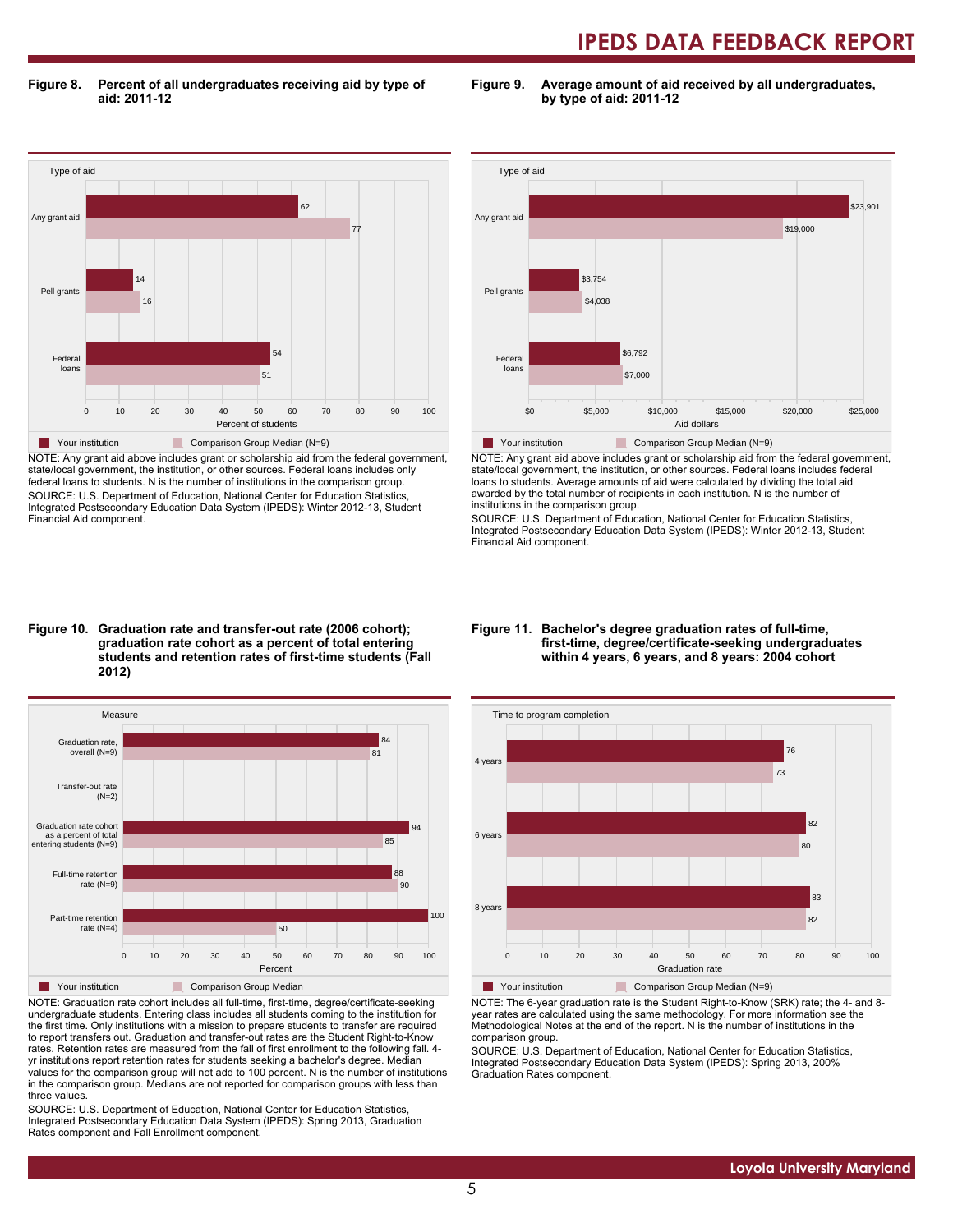**Figure 12. Full-time equivalent staff, by occupational category: Fall 2012**



NOTE: Graduate assistants are not included in this figure. For information on the calculation of FTE of staff, see the Methodological Notes. N is the number of institutions in the comparison group.

SOURCE: U.S. Department of Education, National Center for Education Statistics, Integrated Postsecondary Education Data System (IPEDS): Winter 2012-13, Human Resources component.





NOTE: Average salaries of full-time instructional non-medical staff equated to 9-month contracts was calculated by multiplying the average monthly salary by 9. The average monthly salary was calculated by dividing the total salary outlays by the total number of months covered by staff on 9, 10, 11 and 12-month contracts.

SOURCE: U.S. Department of Education, National Center for Education Statistics, Integrated Postsecondary Education Data System (IPEDS): Winter 2012-13, Human Resources component.

## **year 2012**



NOTE: The comparison group median is based on those members of the comparison group that report finance data using the same accounting standards as the comparison institution. For a detailed definition of core revenues, see the Methodological Notes. N is the number of institutions in the comparison group.

SOURCE: U.S. Department of Education, National Center for Education Statistics, Integrated Postsecondary Education Data System (IPEDS): Spring 2013, Finance component.

#### **Figure 15. Core expenses per FTE enrollment, by function: Fiscal year 2012**



NOTE: Expenses per full-time equivalent (FTE) enrollment, particularly instruction, may be inflated because finance data includes all core expenses while FTE reflects credit activity only. For details on calculating FTE enrollment and a detailed definition of core expenses, see the Methodological Notes. N is the number of institutions in the comparison group. SOURCE: U.S. Department of Education, National Center for Education Statistics, Integrated Postsecondary Education Data System (IPEDS): Fall 2012, 12-month Enrollment component and Spring 2013, Finance component.

# **Figure 14. Percent distribution of core revenues, by source: Fiscal**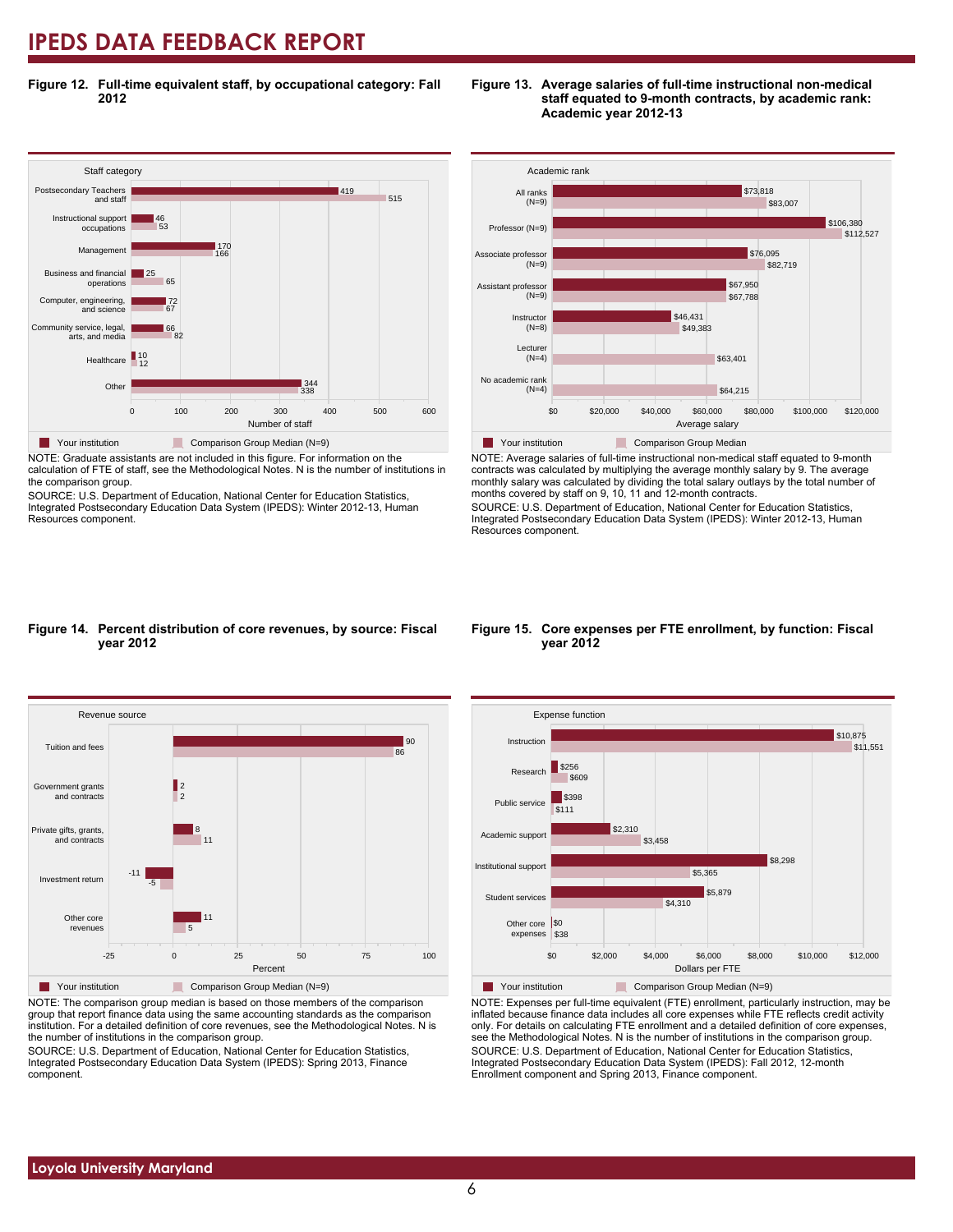#### **METHODOLOGICAL NOTES**

#### **Overview**

This report is based on data supplied by institutions to IPEDS during the 2012-13 data collection year. Response rates exceeded 99 percent for most surveys. Detailed response tables are included in IPEDS First Look reports, which can be found at [http://nces.ed.gov/pubsearch/getpubcats.asp?sid=010.](http://nces.ed.gov/pubsearch/getpubcats.asp?sid=010)

#### **Use of Median Values for Comparison Group**

The value for the comparison institution is compared to the median value for the comparison group for each statistic included in the figure. If more than one statistic is presented in a figure, the median values are determined separately for each indicator or statistic. Medians are not reported for comparison groups with fewer than three values. Where percentage distributions are presented, median values may not add to 100 percent. The IPEDS Data Center provides access to all of the data used to create the figures included in this report.

#### **Missing Statistics**

If a statistic is not reported for your institution, the omission indicates that the statistic is not relevant to your institution and the data were not collected. Not all notes listed below may be applicable to your report.

#### **Use of Imputed Data**

All IPEDS data are subject to imputation for total (institutional) and partial (item) nonresponse. If necessary, imputed values were used to prepare your report.

#### **Data Confidentiality**

IPEDS data are not collected under a pledge of confidentiality.

#### **Disaggregation of Data by Race/Ethnicity**

When applicable, some statistics are disaggregated by race/ethnicity. Data disaggregated by race/ethnicity have been reported using the 1997 Office of Management and Budget categories. Detailed information about the race/ethnicity categories can be found at <http://nces.ed.gov/ipeds/reic/resource.asp>.

#### **Cohort Determination for Reporting Student Financial Aid and Graduation Rates**

Student cohorts for reporting Student Financial Aid and Graduation Rates data are based on the reporting type of the institution. For institutions that report based on an academic year (those operating on standard academic terms), student counts and cohorts are based on fall term data. Student counts and cohorts for program reporters (those that do not operate on standard academic terms) are based on unduplicated counts of students enrolled during a full 12-month period.

#### **Description of Statistics Used in the Figures**

#### *Average Institutional Net Price*

Average net price is calculated for full-time, first-time degree/certificateseeking undergraduates who were awarded grant or scholarship aid from the federal government, state/local government, or the institution anytime during the full aid year. For public institutions, this includes only students who paid the in-state or in-district tuition rate. Other sources of grant aid are excluded. Average net price is generated by subtracting the average amount of federal, state/local government, and institutional grant and scholarship aid from the total cost of attendance. Total cost of attendance is the sum of published tuition and required fees, books and supplies, and the average room and board and other expenses.

For the purpose of the IPEDS reporting, aid received refers to financial aid that was awarded to, and accepted by, a student. This amount may differ from the aid amount that is disbursed to a student.

#### *Core Revenues*

Core revenues for public institutions reporting under GASB standards include tuition and fees; state and local appropriations; government grants and contracts; private gifts, grants, and contracts; sales and services of educational activities; investment income; other operating and nonoperating sources; and other revenues and additions (federal and capital appropriations and grants and additions to permanent endowments). Core revenues for private, not-for-profit institutions (and a small number of public institutions) reporting under FASB standards include tuition and fees; government appropriations (federal, state, and local); government grants and contracts; private gifts, grants, and contracts (including contributions from affiliated entities); investment return; sales and services of educational activities; and other sources. Core revenues for private, forprofit institutions reporting under FASB standards include tuition and fees; government appropriations, grants, and contracts (federal, state, and local); private grants and contracts; investment income; sales and services of educational activities; and other sources. At degree-granting institutions, core revenues exclude revenues from auxiliary enterprises (e.g., bookstores, dormitories), hospitals, and independent operations. Nondegree-granting instituions do no report revenue from auxiliary enterprises in a separate category. These amounts may be included in the core revenues from other sources.

#### *Core Expenses*

Core expenses include expenses for instruction, research, public service, academic support, institutional support, student services, scholarships and fellowships (net of discounts and allowances), and other expenses. Expenses for operation and maintenance of plant, depreciation, and interest are allocated to each of the other functions. Core expenses at degree-granting institutions exclude expenses for auxiliary enterprises (e.g., bookstores, dormitories), hospitals, and independent operations. Nondegree-granting institutions do not report expenses for auxiliary enterprises in a separate category. These amounts may be included in the core expenses as other expenses.